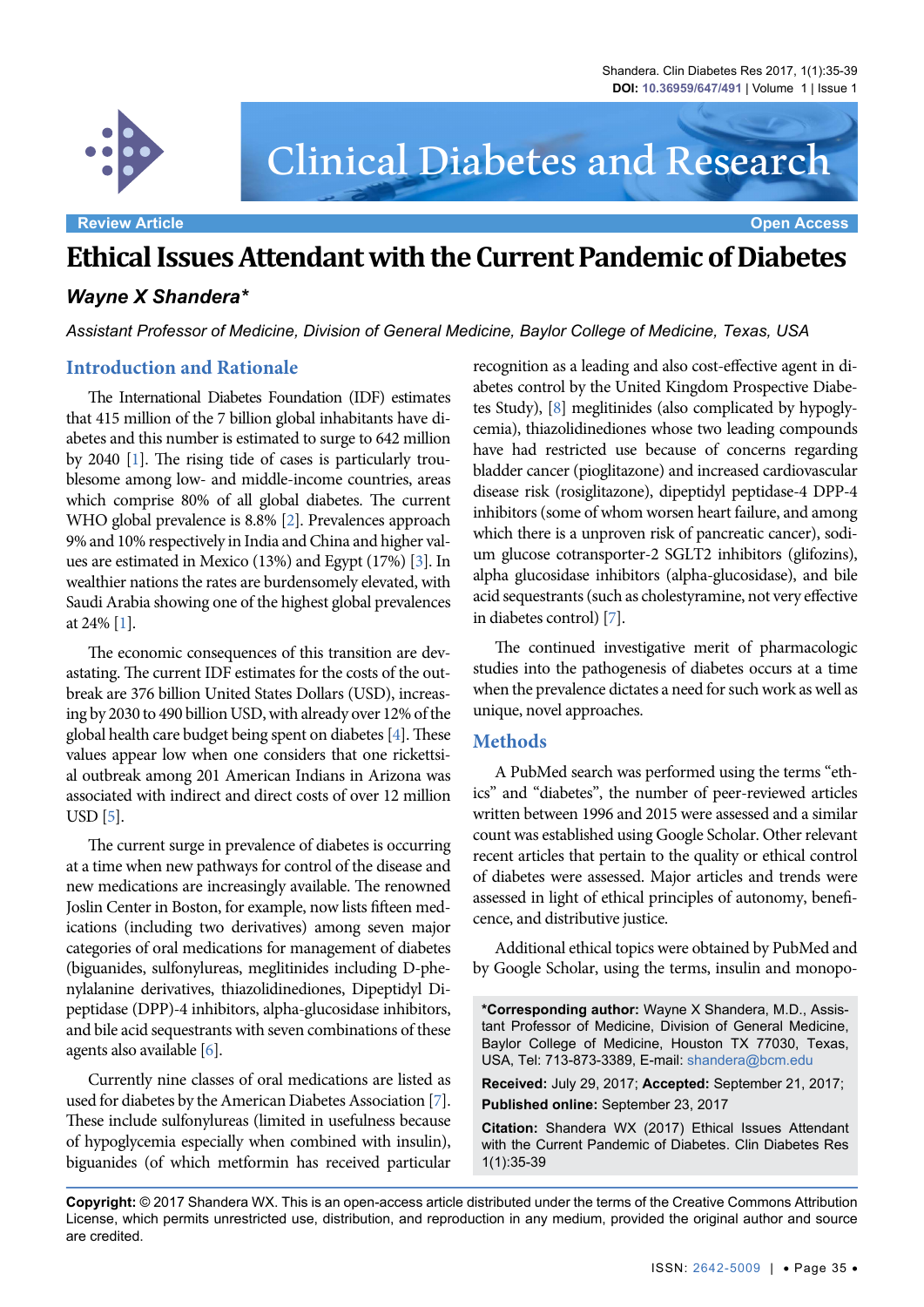ly, cholesterol and diabetes, and statin and diabetes, using preferentially reviews and articles from the last five years.

#### **Results**

Using these strict criteria, between the interval 1996 and 2015, the limited (ten) Pub Med articles generated included a diverse set of ethical and legal issues. There were three peer-reviewed articles on the ethics of prevention and screening including screening of newborns [[9](#page-3-8)[-11\]](#page-3-9), three articles on research ethics [\[12](#page-3-10)-[14\]](#page-3-11), and one each on hematopoietic stem cell transplants [\[15](#page-3-12)], on driving motor vehicles [\[16](#page-3-13)], on needs for cardiovascular prevention [\[17\]](#page-3-14), and on ethics of a particular drug trial [\[18](#page-4-0)]. Articles matched highly through Google Scholar for the same time interval also dealt with ethical or quality issues and eldercare [\[19](#page-4-1)], consumer protection [\[19](#page-4-1),[20\]](#page-4-2), and diabetes and fertility [\[21](#page-4-3)].

#### **Discussion**

Investigative work on diabetes including basic investigative studies, is carried out with a basic ethical underpinning toward these activities with resultant publications may not appear using the above literature search command. Other salient aspects of diabetes and ethical issues are notable only as part of a broader review of ethical considerations, for example as part of the revolution in direct-to-consumer testing with personal genomics companies [\[20](#page-4-2),[22\]](#page-4-4). Alternatively, the ethical aspect may be ensconced under a term such as "quality", and important ethical research in diabetes care may as well not be detected with a restrictive search command. An example would be an article reviewing the quality of on-line sites for diabetes care [\[23](#page-4-5)] or the important interactions now being uncovered between statins and diabetogenicity [[24](#page-4-6)[,25](#page-4-7)].

Diabetes thus is infrequently the target of ethical challenges or dilemmas when one assesses the disease from the individual patient perspective. The importance of examining diseases from a societal perspective is however receiving increasing recognition in medicine. The importance of societal ethical challenges was the topic of a keynote address at a major international seminar on global inequities in disease [\[26](#page-4-8)] and is the theme of a new textbook on social ethics in medicine [\[27](#page-4-9)].

Why does the current outbreak of diabetes continue to rampage societies globally while at the same time newer and ostensibly more effective therapies are being produced, basic science and epidemiologic investigations provide new means of control and prevention, and international guidelines are promulgated which should control the disease? Why is the prevalence of diabetes increasing white at the same time a record number of investigations and creative public health interventions are underway? The discord is striking and a theme of this paper is to better understand this gap between knowledge and societal impact. The core ethical issues are those of distributive justice. An international debate is needed to understand this ethical tension and ascertain why current endocrinologists and primary care physicians are failing to make a public health impact.

Why many new medications appear at a time when diabetes control is clearly worsening questions their efficacy. Insulin, the original hypoglycemic, now available, in short- and long-acting forms, dispensed by injection or by formulated pens (which are shown to increase adherence) was itself the subject of a monopoly discussion reported in JAMA in 1941 [[28\]](#page-4-10). Its many formulations represent a type of "evergreening", in which new compounds are given patents (as a biologic the ethical issues associated with patency merit a separate discussion) and prevent the decline in price [\[29](#page-4-11)]. This oligopolization of insulin is especially a product for the developing world.

Another ethical dilemma confronted by the investigator, the public health and the clinical physician is the issue or drug interactions. Concomitant medications such as antihypertensives (e.g., thiazides) and statins complicated diabetes control. Only recently is it recognized that statins may in the elderly induce the development of diabetes [\[24](#page-4-6)[,25](#page-4-7),[30\]](#page-4-12). The mechanisms for this are multiple and include impact on beta cell apoptosis, transport proteins, glucokinase concentrations, and LDL levels and calcium channel-dependent insulin secretion [\[31](#page-4-13)]. While statins themselves very significantly reduce cardiovascular risk, the ethical dilemma is the extent to which this reduction is canceled by a diabetogenic effect. Preliminary studies suggest that the diabetogenic effect is small but it is worth following the literature for the results of future long-term, prospective studies [\[32\]](#page-4-14).

The waxing and waning of philosophies and the ethical dilemmas attendant with them is reflective of the controversies regarding cholesterol, whose values were allowed to plummet to untenable values, and within the U.S. at least the current recognition that some cholesterol is needed for multiple biologic functions including neurosynthesis and that levels of serum cholesterol need not be controlled as tightly as has been done in the past [\[33](#page-4-15)].

The ethical issues with the medications and their effects on blood lipids and blood sugars are the basis for many pharmacologic studies, but seldom do they specifically enter the arena of pure ethical discussions and manifest themselves in a restrictive ethical search command as above.

The investigative work on such studies hopefully forms the basis for future societal control and public health programs and hopefully creative new investigations will yield unexpected results. Alternative theories, for example, for the development of diabetes currently have acquired scientific respectability including recognition of the role of altered microbiome among diabetics [\[34](#page-4-16)] and the role of lactation in preventing diabetes [\[35\]](#page-4-17). Also, in animal mod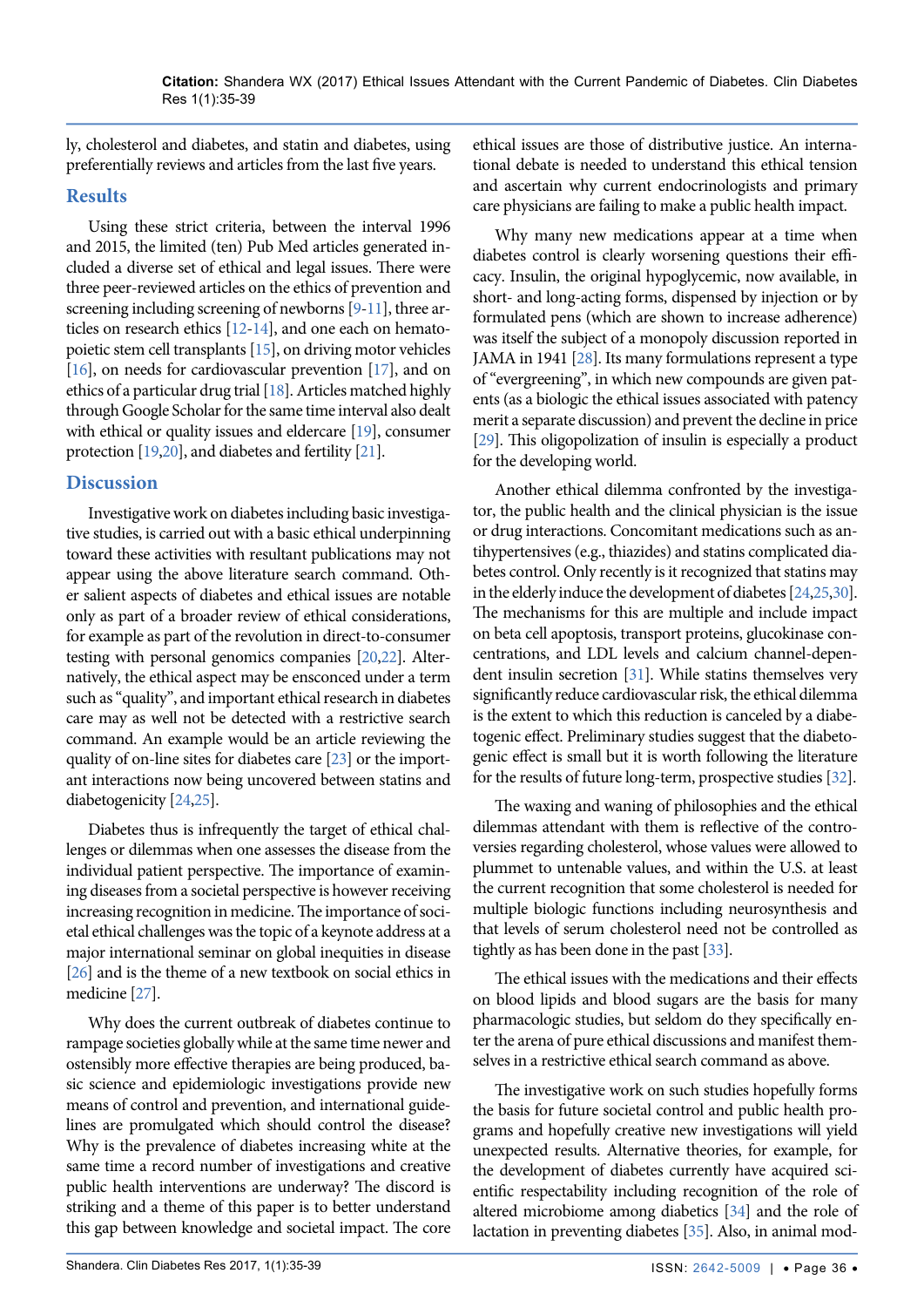els, it is long recognized that certain viruses such as the encephalomyocarditis virus and other enteroviruses such as Coxsackie B virus are diabetogenic [\[36](#page-4-24)]. If exposure to such viruses is a significant cofactor for disease, maybe newer case-control studies assessing serologic exposure are indicated.

If such alternative theories have legitimacy, statements that only altering diet and exercise as the only modes to control type 2 disease, for example, have limited validity. When the acquisition of a diabetogenic flora or a virus, or the absence of lactation may be significant cofactors in the development of diabetes our dilemmas in treatment may move from the examination room to the epidemiologist or the public health office.

What is the major ethical issues attendant with the societal need for better diabetes control? The decades-honored reliance on patient autonomy appears to be relatively ineffective and appeals to monetary control are unproven [\[37](#page-4-25)]. When autonomy fails, beneficence and the paternalism of traditional medicine become the traditional standards.

The patient must nonetheless recognize the importance of adherence. In the diabetes literature, patients who are more self-sufficient and who show higher levels of autonomy in their care improve their long term control as shown by falling levels of hemoglobin A1C [\[38](#page-4-26)]. The provider needs to keep abreast of the new developments in diabetology, the guidelines regarding statins and cholesterol levels, and the optimal frequency for monitoring of glucose control. Investigators are encouraged to find creative new pathways for diabetes control, assess in large prospective studies the interactions between statins and diabetes incidence and also develop translational methodologies for new findings on microbiome data and on the importance of neonatal lactation. Public health leaders should support the development of studies and models which assess control policies such as the new sugar tax now being implemented in Philadelphia. Such taxes should preferentially be used for funding prevention of diabetes activities. Pharmaceutical companies are advised to find means to make insulin more affordable to the enlarging number of diabetics. International agencies must respect the limitations of local budgets in making broad recommendations for surgery among those with diabetes as a consequence of morbid obesity.

Ethical issues in the control of diabetes are perhaps particularly important at the community level. That community behavior is important is recognized from the past studies of American Southwest Pima Indians whose rates of diabetes soared after emigration to the United States [\[39](#page-4-27)]. Currently the body of prevention recommendations includes frequent determinations of hemoglobin A1C, often every 3-4 months, from the serum of known diabetes, as a monitor for control, a monitoring system attendant with

complications of largely co-morbid disease states [\[40](#page-4-18)]. Borrowing from HIV medicine, where community HIV "viral loads" are used to assess the degree to which control is being achieved, largely through antiretroviral therapy, in a given community [\[41\]](#page-4-19) might not similar control be achieved with community monitoring of an equivalent measure for diabetes, such as the concentration of hemoglobin A1Cl among diabetic populations? Using such monitors suggest that certain communities are better at sustaining a modifying diet and exercise among their members.

The cautionary factors associated with wide scale use of a hemoglobin A1C for community assessment are patient compliance with testing, the lower accuracy of the assays among populations with hemoglobinopathies and among patients with altered red blood cell production from recent transfusions or blood loss (again producing elevated values) and among patients affected by the ingestion of substances from chronic alcohol to opioids and vitamin C or E, or salicylates [[42\]](#page-4-20).

The ethics of preventing diabetes at the social level is the basis for several types of legislation.

Woodrow Wilson established the first sugar tax, but for political, not health, reasons. More recently taxes on sugar-sweetened beverages have become increasingly popular. The rationale is explained in a meta-analysis of eight articles for diabetes and three for the metabolic syndrome showing a 26% and 20% increase respectively in the prevalence of these entities associated with increased consumption of such beverages [\[43](#page-4-21)]. A US-based (Centers for Disease Control and Prevention) analysis, based on the Coronary Heart Disease Policy Model, finds that a penny-per-ounce tax on sale of sugar-sweetened beverages would reduce consumption 15% and prevent 2.4 million diabetes-years over an 11 year interval [\[44](#page-4-22)]. Sugar taxes have been attempted, largely unsuccessfully, in a number of communities including Philadelphia, USA. Philadelphia is the latest community to embark on a rather stringent soda tax, an amount equal to 0.015 USD per ounce at the distributor level, which went into effect January 1, 2017 [\[45](#page-4-23)]. The cost of a sweetened tea in Philadelphia now costs the consumer over twice as much. Berkeley, California, a far smaller community, also has such a tax and this tax is estimated to have reduced sweetened beverage consumption over 20%. To date, no studies however have proven an impact on health indices, despite experience with such taxes in Mexico, Norway, and the United Kingdom. Especially interesting would be the impact of prevention programs funded by such taxes.

Distributive justice is perhaps the greatest ethical principle challenged by the current societal dilemma of the increased prevalence of diabetes. The increasing resources attendant with the control and treatment of diabetes will require financial and administrative sources whose benefit is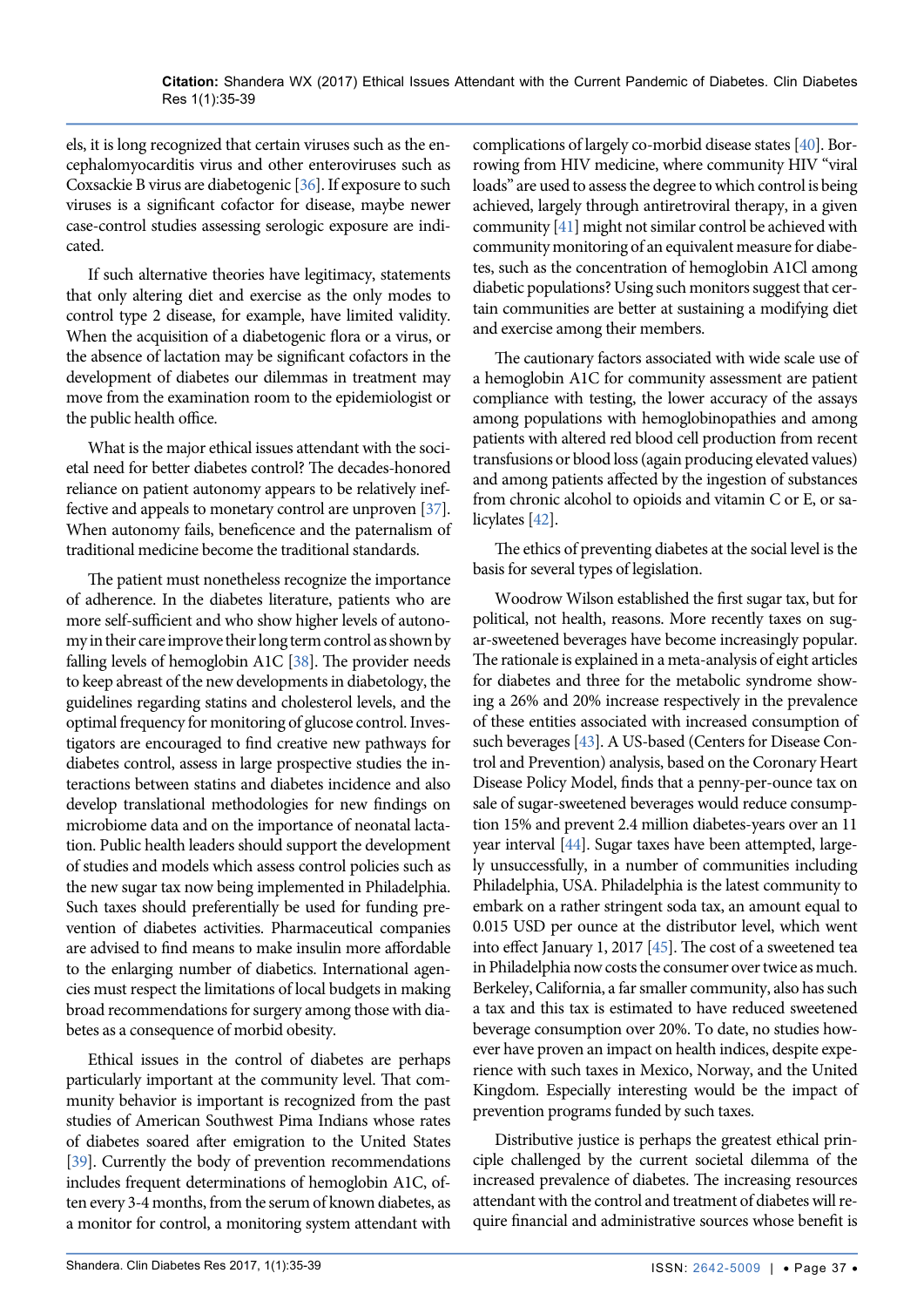deemed better spent elsewhere. This can be said about virtually any disease state, such as HIV or many forms of cancer, which are in large part preventable. As scientific advances eliminate individual culpability for disease (for reasons listed above), the ethical dilemmas will transfer potentially more into the societal level.

A review of the Portuguese experience contrasting diabetes with AIDS is illustrative. The review emphasizes a relative equivalence between the two for expenses, prevalence and mortality, but the official attention afforded to AIDS is ostensibly greater while long-term consequences for society may be greater associated with diabetes [\[46](#page-4-28)]. AIDS has evolved into a more chronic disease so such comparisons are not completely valid, although the inequity in attention between the two states underscores the problems with distributive justice when using other diseases as a barometer for comparison.

The monetary crisis attendant with diabetes is especially apparent when one considers the impact of the latest International Society of Diabetes recommendation regarding bariatric surgery for the morbidly obese [\[47](#page-4-29)]. The costs for such surgery are high, with an average of \$23,000 USD for gastric bypass surgery (less for lap banding, more for gastric sleeves) [\[48](#page-4-30)]. Despite ostensible long-term cost benefits, the procedures have limited usefulness among the poor and in financially-strapped health agencies. Recognizing the importance of control and prevention of this major societal epidemic is effective only when the control of diabetes is addressed and carried out at many levels beyond the community.

In the end a teamwork approach is increasingly recognized as a stimulant to better health and improved mortality [\[49](#page-4-31),[50\]](#page-4-32) could perhaps be translated to the community level. With a disease such as diabetes with its increasing prevalence and high morbidity, coordinated efforts are required to control this individual, societal, and now global scourge.

#### **Conclusions**

Limited number traditional studies assess the diabetic care using the traditional principles of ethics including autonomy, beneficence, and distributive justice. The investigative and public health activities that assist in the control of diabetes are executed independent of such ethical discussion. Despite the proliferation of new agents and technologies, diabetes prevalence continues to grow and this increase in prevalence will in the future especially impact highly populated developing and middle income nations. New theories regarding the pathogenesis exonerate some of the individual culpability for diabetes. To close the gap between increasing knowledge of the pathogenesis and the increasing prevalence of the disease, it is hoped that ethical principles will help bridge this discrepancy. The control of adult-onset diabetes will be achieved only when the importance and implications of its control are understood by the individual, the provider, the community, the investigator, the pharmaceutical industry, and diverse national and international agencies but societal ethical control is perhaps foremost using measures such as surveillance, taxes, citizen initiatives to lower the costs of insulin, and reasonable policy guidelines for surgery, as a means to restrain the growth in this current societal scourge.

#### **References**

- <span id="page-3-0"></span>1. [International Diabetes Foundation \(2016\) IDF Diabetes At](http://www.diabetesatlas.org/)las.  $(7<sup>th</sup>$  edn).
- <span id="page-3-1"></span>2. [World Health Organization \(2016\) Global report on diabetes.](http://apps.who.int/iris/bitstream/10665/204871/1/9789241565257_eng.pdf)
- <span id="page-3-2"></span>3. [Seuring T, Archangelidi O, Suhrcke M \(2015\) The Eco](https://www.ncbi.nlm.nih.gov/pubmed/25787932)[nomic costs of type 2 Diabetes: A global systematic review.](https://www.ncbi.nlm.nih.gov/pubmed/25787932)  [Pharmacoeconomics 33: 811-831.](https://www.ncbi.nlm.nih.gov/pubmed/25787932)
- <span id="page-3-3"></span>4. [Zhang P, Zhang X, Brown J, et al. \(2010\) Global healthcare](https://www.ncbi.nlm.nih.gov/pubmed/20171754)  [expenditure on diabetes for 2010 and 2030. Diabetes Res](https://www.ncbi.nlm.nih.gov/pubmed/20171754)  [Clin Pract 87: 293-301.](https://www.ncbi.nlm.nih.gov/pubmed/20171754)
- <span id="page-3-4"></span>5. [Drexler NA, Traeger MS, McQuiston JH, et al. \(2015\) Med](https://www.ncbi.nlm.nih.gov/pubmed/26033020)[ical and indirect costs associated with a rocky mountain](https://www.ncbi.nlm.nih.gov/pubmed/26033020)  [spotted fever epidemic in Arizona, 2002-2011. Am J Trop](https://www.ncbi.nlm.nih.gov/pubmed/26033020)  [Med Hyg 93: 549-551.](https://www.ncbi.nlm.nih.gov/pubmed/26033020)
- <span id="page-3-5"></span>6. [Joslin Diabetes Center \(2015\) Oral diabetes medications](http://www.joslin.org/info/oral_diabetes_medications_summary_chart.html)  [summary chart.](http://www.joslin.org/info/oral_diabetes_medications_summary_chart.html)
- <span id="page-3-6"></span>7. [American Diabetes Association \(2017\) What Are My Options?](http://www.diabetes.org/living-with-diabetes/treatment-and-care/medication/oral-medications/what-are-my-options.html?referrer=https://www.google.com/)
- <span id="page-3-7"></span>8. [Clarke P, Gray A, Adler A, et al. \(2001\) Cost-effectiveness](https://www.ncbi.nlm.nih.gov/pubmed/11317659)  [analysis of intensive blood-glucose control with metformin](https://www.ncbi.nlm.nih.gov/pubmed/11317659)  [in overweight patients with type II diabetes \(UKPDS No.](https://www.ncbi.nlm.nih.gov/pubmed/11317659)  [51\). Diabetologia 44: 298-304.](https://www.ncbi.nlm.nih.gov/pubmed/11317659)
- <span id="page-3-8"></span>9. [Nordenfelt L \(1996\) Prevention and ethics in medicine: the](https://www.ncbi.nlm.nih.gov/pubmed/8887147)  [case of diabetes prevention. J Pediatr Endocrinol Metab 9:](https://www.ncbi.nlm.nih.gov/pubmed/8887147)  [381-386.](https://www.ncbi.nlm.nih.gov/pubmed/8887147)
- 10. [Ross LF \(2003\) Minimizing risks: the ethics of predictive](https://www.ncbi.nlm.nih.gov/pubmed/12517201)  [diabetes mellitus screening research in newborns. Arch Pe](https://www.ncbi.nlm.nih.gov/pubmed/12517201)[diatr Adolesc Med 157: 89-95.](https://www.ncbi.nlm.nih.gov/pubmed/12517201)
- <span id="page-3-9"></span>11. [Ross LF \(2003\) The ethics of type 1 diabetes prediction and](https://www.ncbi.nlm.nih.gov/pubmed/12943271)  [prevention research. Theor Med Bioeth 24: 177-197.](https://www.ncbi.nlm.nih.gov/pubmed/12943271)
- <span id="page-3-10"></span>12. [Misbin RI \(1999\) Comment on the ethics of placebo-con](https://www.ncbi.nlm.nih.gov/pubmed/10022465)[trolled trials in patients with type 2 diabetes mellitus. J Clin](https://www.ncbi.nlm.nih.gov/pubmed/10022465)  [Endocrinol Metab 84: 823-824.](https://www.ncbi.nlm.nih.gov/pubmed/10022465)
- 13. [Macaulay AC, Cross EJ, Delormier T, et al. \(1998\) Devel](https://www.ncbi.nlm.nih.gov/pubmed/10093242)[oping a code of research ethics for research with a na](https://www.ncbi.nlm.nih.gov/pubmed/10093242)[tive community in Canada: A report from the kahnawake](https://www.ncbi.nlm.nih.gov/pubmed/10093242)  [schools diabetes prevention project. Int J Circumpolar](https://www.ncbi.nlm.nih.gov/pubmed/10093242)  [Health 57: 38-40.](https://www.ncbi.nlm.nih.gov/pubmed/10093242)
- <span id="page-3-11"></span>14. [Henriksen H \(1993\) Are principles of ethics observed in new](https://www.ncbi.nlm.nih.gov/pubmed/8271877)  [discoveries on diabetes? Lakartidningen 90: 4413-4414.](https://www.ncbi.nlm.nih.gov/pubmed/8271877)
- <span id="page-3-12"></span>15. [Ross LF, Philipson LH \(2007\) Ethics of hematopoietic stem](https://www.ncbi.nlm.nih.gov/pubmed/17635886)  [cell transplantation in type 1 diabetes mellitus. JAMA 298: 285.](https://www.ncbi.nlm.nih.gov/pubmed/17635886)
- <span id="page-3-13"></span>16. [Cox DJ, Singh H, Lorber D \(2013\) Diabetes and driving](https://www.ncbi.nlm.nih.gov/pubmed/23531955)  [safety: Science, ethics, legality and practice. Am J Med Sci](https://www.ncbi.nlm.nih.gov/pubmed/23531955)  [345: 263-265.](https://www.ncbi.nlm.nih.gov/pubmed/23531955)
- <span id="page-3-14"></span>17. [Scheen AJ \(2003\) Clinical study of the month. Premature](https://www.ncbi.nlm.nih.gov/pubmed/14626655)  [interruption of ASCOT and CARDS clinical trials of cardio-](https://www.ncbi.nlm.nih.gov/pubmed/14626655)